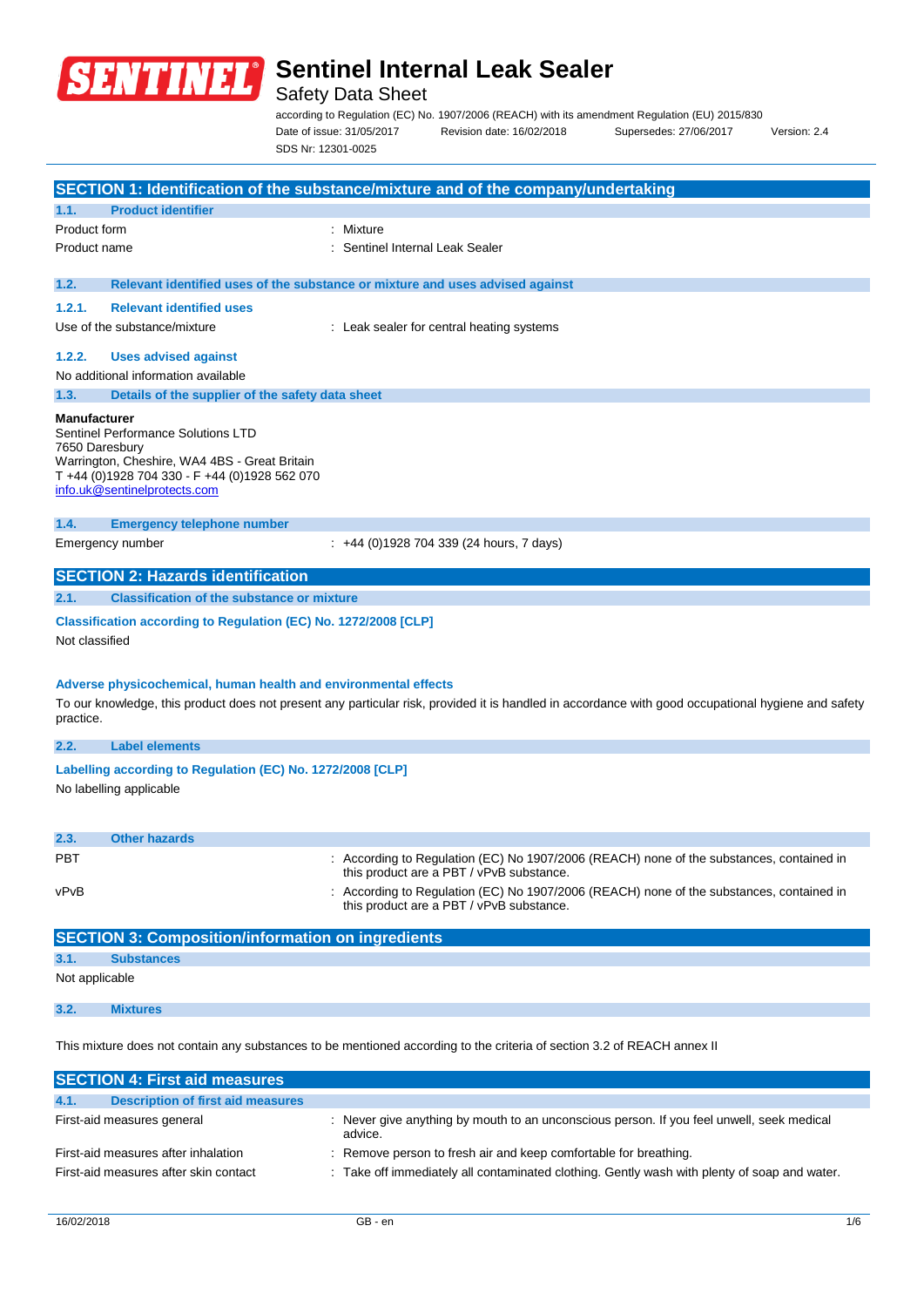

## Safety Data Sheet

according to Regulation (EC) No. 1907/2006 (REACH) with its amendment Regulation (EU) 2015/830 SDS Nr: 12301-0025

|                                                                                                                                   | First-aid measures after eye contact                                       | : Rinse immediately with plenty of water, also under the eyelids. Remove contact lenses, if<br>present and easy to do. Continue rinsing.                     |  |  |  |
|-----------------------------------------------------------------------------------------------------------------------------------|----------------------------------------------------------------------------|--------------------------------------------------------------------------------------------------------------------------------------------------------------|--|--|--|
|                                                                                                                                   | First-aid measures after ingestion                                         | Do NOT induce vomiting. Rinse mouth. Call a poison center or a doctor if you feel unwell.                                                                    |  |  |  |
| 4.2.                                                                                                                              | Most important symptoms and effects, both acute and delayed                |                                                                                                                                                              |  |  |  |
|                                                                                                                                   | No additional information available                                        |                                                                                                                                                              |  |  |  |
| 4.3.                                                                                                                              | Indication of any immediate medical attention and special treatment needed |                                                                                                                                                              |  |  |  |
|                                                                                                                                   | Treat symptomatically.                                                     |                                                                                                                                                              |  |  |  |
|                                                                                                                                   | <b>SECTION 5: Firefighting measures</b>                                    |                                                                                                                                                              |  |  |  |
| 5.1.                                                                                                                              | <b>Extinguishing media</b>                                                 |                                                                                                                                                              |  |  |  |
|                                                                                                                                   | Suitable extinguishing media                                               | : Water spray. Dry powder. Foam. Carbon dioxide.                                                                                                             |  |  |  |
| 5.2.                                                                                                                              | Special hazards arising from the substance or mixture                      |                                                                                                                                                              |  |  |  |
| fire                                                                                                                              | Hazardous decomposition products in case of                                | : Toxic fumes may be released. Carbon monoxide. Carbon dioxide.                                                                                              |  |  |  |
| 5.3.                                                                                                                              | <b>Advice for firefighters</b>                                             |                                                                                                                                                              |  |  |  |
|                                                                                                                                   | Firefighting instructions                                                  | : Use water spray or fog for cooling exposed containers. Do not allow run-off from fire fighting to<br>enter drains or water courses.                        |  |  |  |
|                                                                                                                                   | Protection during firefighting                                             | Do not attempt to take action without suitable protective equipment. Self-contained breathing<br>apparatus. Complete protective clothing.                    |  |  |  |
|                                                                                                                                   | <b>SECTION 6: Accidental release measures</b>                              |                                                                                                                                                              |  |  |  |
| 6.1.                                                                                                                              | Personal precautions, protective equipment and emergency procedures        |                                                                                                                                                              |  |  |  |
| 6.1.1.                                                                                                                            | For non-emergency personnel                                                |                                                                                                                                                              |  |  |  |
|                                                                                                                                   | <b>Emergency procedures</b>                                                | : Ventilate spillage area. Evacuate unnecessary personnel.                                                                                                   |  |  |  |
| 6.1.2.                                                                                                                            | For emergency responders                                                   |                                                                                                                                                              |  |  |  |
|                                                                                                                                   | Protective equipment                                                       | Do not attempt to take action without suitable protective equipment. For further information<br>refer to section 8: "Exposure controls/personal protection". |  |  |  |
| 6.2.                                                                                                                              | <b>Environmental precautions</b>                                           |                                                                                                                                                              |  |  |  |
|                                                                                                                                   | No additional information available                                        |                                                                                                                                                              |  |  |  |
| 6.3.                                                                                                                              | Methods and material for containment and cleaning up                       |                                                                                                                                                              |  |  |  |
|                                                                                                                                   | Methods for cleaning up                                                    | Take up liquid spill into absorbent material.                                                                                                                |  |  |  |
| Other information                                                                                                                 |                                                                            | Dispose of materials or solid residues at an authorized site.                                                                                                |  |  |  |
| 6.4.                                                                                                                              | <b>Reference to other sections</b>                                         |                                                                                                                                                              |  |  |  |
| For further information refer to section 13. For further information refer to section 8: "Exposure controls/personal protection". |                                                                            |                                                                                                                                                              |  |  |  |
|                                                                                                                                   | <b>SECTION 7: Handling and storage</b>                                     |                                                                                                                                                              |  |  |  |
|                                                                                                                                   | <b>Precautions for safe handling</b>                                       |                                                                                                                                                              |  |  |  |
|                                                                                                                                   | Precautions for safe handling                                              | : Ensure good ventilation of the work station. Wear personal protective equipment.                                                                           |  |  |  |
|                                                                                                                                   | Hygiene measures                                                           | Do not eat, drink or smoke when using this product. Always wash hands after handling the<br>product.                                                         |  |  |  |
| 7.2.                                                                                                                              | Conditions for safe storage, including any incompatibilities               |                                                                                                                                                              |  |  |  |
|                                                                                                                                   | Storage conditions                                                         | : Store in a well-ventilated place. Keep cool. Store in original container.                                                                                  |  |  |  |
| 7.3.                                                                                                                              | <b>Specific end use(s)</b>                                                 |                                                                                                                                                              |  |  |  |
| See Heading 1.                                                                                                                    |                                                                            |                                                                                                                                                              |  |  |  |
| <b>SECTION 8: Exposure controls/personal protection</b>                                                                           |                                                                            |                                                                                                                                                              |  |  |  |
| 8.1.                                                                                                                              | <b>Control parameters</b>                                                  |                                                                                                                                                              |  |  |  |
|                                                                                                                                   | No additional information available                                        |                                                                                                                                                              |  |  |  |
|                                                                                                                                   |                                                                            |                                                                                                                                                              |  |  |  |

### **8.2. Exposure controls**

### **Appropriate engineering controls:**

Ensure good ventilation of the work station.

#### **Hand protection:**

Protective gloves. EN 374. Choosing the proper glove is a decision that depends not only on the type of material, but also on other quality features, which differ for each manufacturer. Please follow the instructions related to the permeability and the penetration time provided by the manufacturer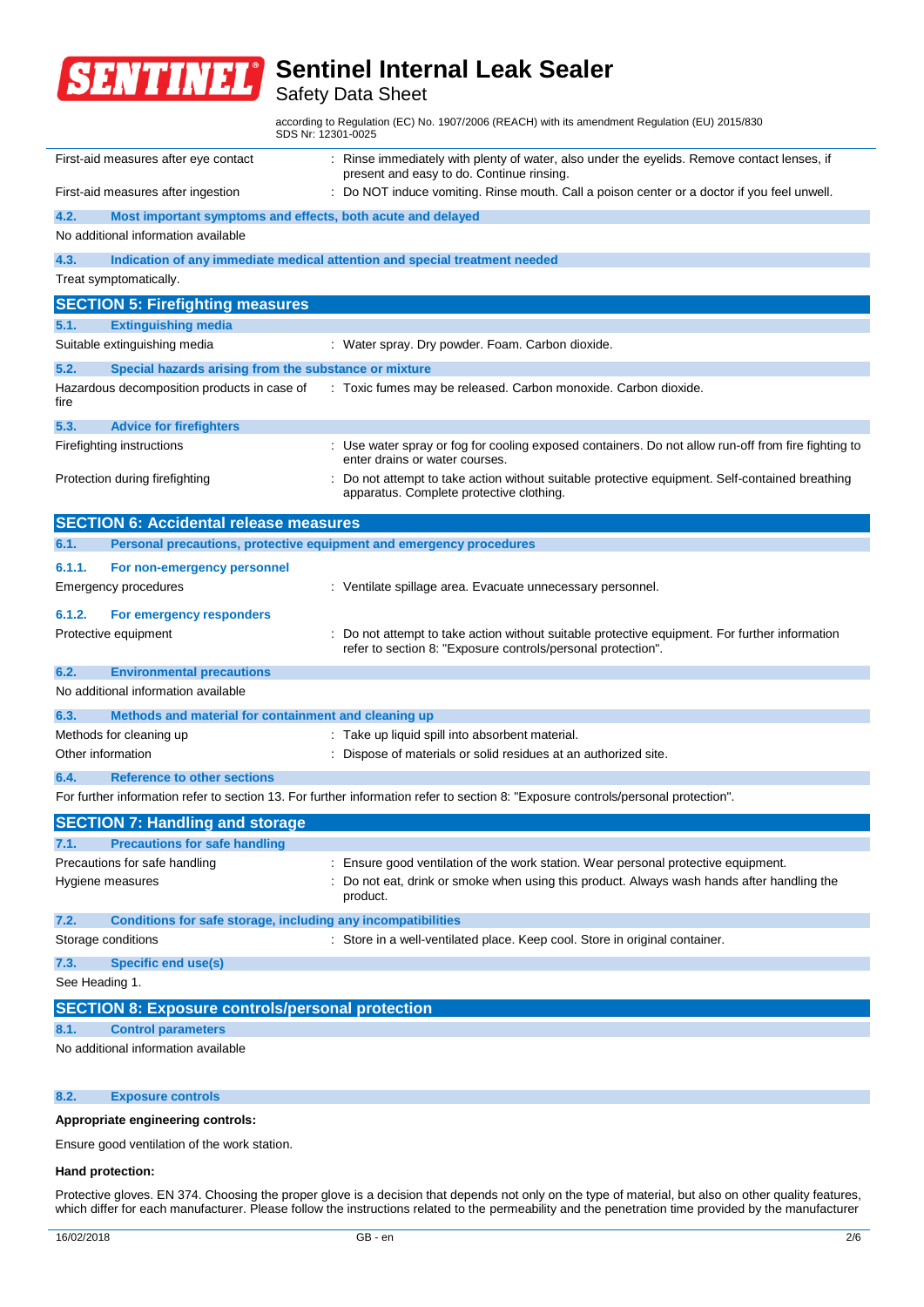

Safety Data Sheet

according to Regulation (EC) No. 1907/2006 (REACH) with its amendment Regulation (EU) 2015/830 SDS Nr: 12301-0025

## **Eye protection:**

Chemical goggles or safety glasses. EN 166

**Skin and body protection:**

Long sleeved protective clothing

### **Respiratory protection:**

In case of insufficient ventilation, wear suitable respiratory equipment

| <b>SECTION 9: Physical and chemical properties</b>            |                               |  |  |  |
|---------------------------------------------------------------|-------------------------------|--|--|--|
| Information on basic physical and chemical properties<br>9.1. |                               |  |  |  |
| Physical state                                                | $:$ Liquid                    |  |  |  |
| Appearance                                                    | Emulsion.                     |  |  |  |
| Colour                                                        | white.                        |  |  |  |
| Odour                                                         | Soft.                         |  |  |  |
| Odour threshold                                               | No data available             |  |  |  |
| рH                                                            | :7                            |  |  |  |
| Relative evaporation rate (butylacetate=1)                    | No data available             |  |  |  |
| Melting point                                                 | No data available             |  |  |  |
| Freezing point                                                | 0 °C<br>÷                     |  |  |  |
| Boiling point                                                 | : 100 °C                      |  |  |  |
| Flash point                                                   | $:$ > 100 °C Pensky-Martens   |  |  |  |
| Auto-ignition temperature                                     | No data available             |  |  |  |
| Decomposition temperature                                     | No data available             |  |  |  |
| Flammability (solid, gas)                                     | Not applicable, Not flammable |  |  |  |
| Vapour pressure                                               | No data available             |  |  |  |
| Relative vapour density at 20 °C                              | No data available             |  |  |  |
| Relative density                                              | 1 @ 20°C                      |  |  |  |
| Relative density of saturated gas/air mixture                 | $\lt$ 1                       |  |  |  |
| Solubility                                                    | Dispersible.                  |  |  |  |
| Log Pow                                                       | No data available             |  |  |  |
| Viscosity, kinematic                                          | No data available             |  |  |  |
| Viscosity, dynamic                                            | No data available             |  |  |  |
| <b>Explosive properties</b>                                   | Product is not explosive.     |  |  |  |
| Oxidising properties                                          | Non oxidizing.                |  |  |  |
| Explosive limits                                              | No data available             |  |  |  |
|                                                               |                               |  |  |  |

#### **9.2. Other information**

No additional information available

| <b>SECTION 10: Stability and reactivity</b>                                        |  |  |  |  |
|------------------------------------------------------------------------------------|--|--|--|--|
| 10.1.<br><b>Reactivity</b>                                                         |  |  |  |  |
| The product is non-reactive under normal conditions of use, storage and transport. |  |  |  |  |
| 10.2.<br><b>Chemical stability</b>                                                 |  |  |  |  |
| Stable under normal conditions.                                                    |  |  |  |  |
| <b>Possibility of hazardous reactions</b><br>10.3.                                 |  |  |  |  |
| No dangerous reactions known under normal conditions of use.                       |  |  |  |  |
| <b>Conditions to avoid</b><br>10.4.                                                |  |  |  |  |
| heat. Sparks. Keep out of frost.                                                   |  |  |  |  |
| <b>Incompatible materials</b><br>10.5.                                             |  |  |  |  |
| No additional information available                                                |  |  |  |  |
| <b>Hazardous decomposition products</b><br>10.6.                                   |  |  |  |  |
| Carbon monoxide, Carbon dioxide.                                                   |  |  |  |  |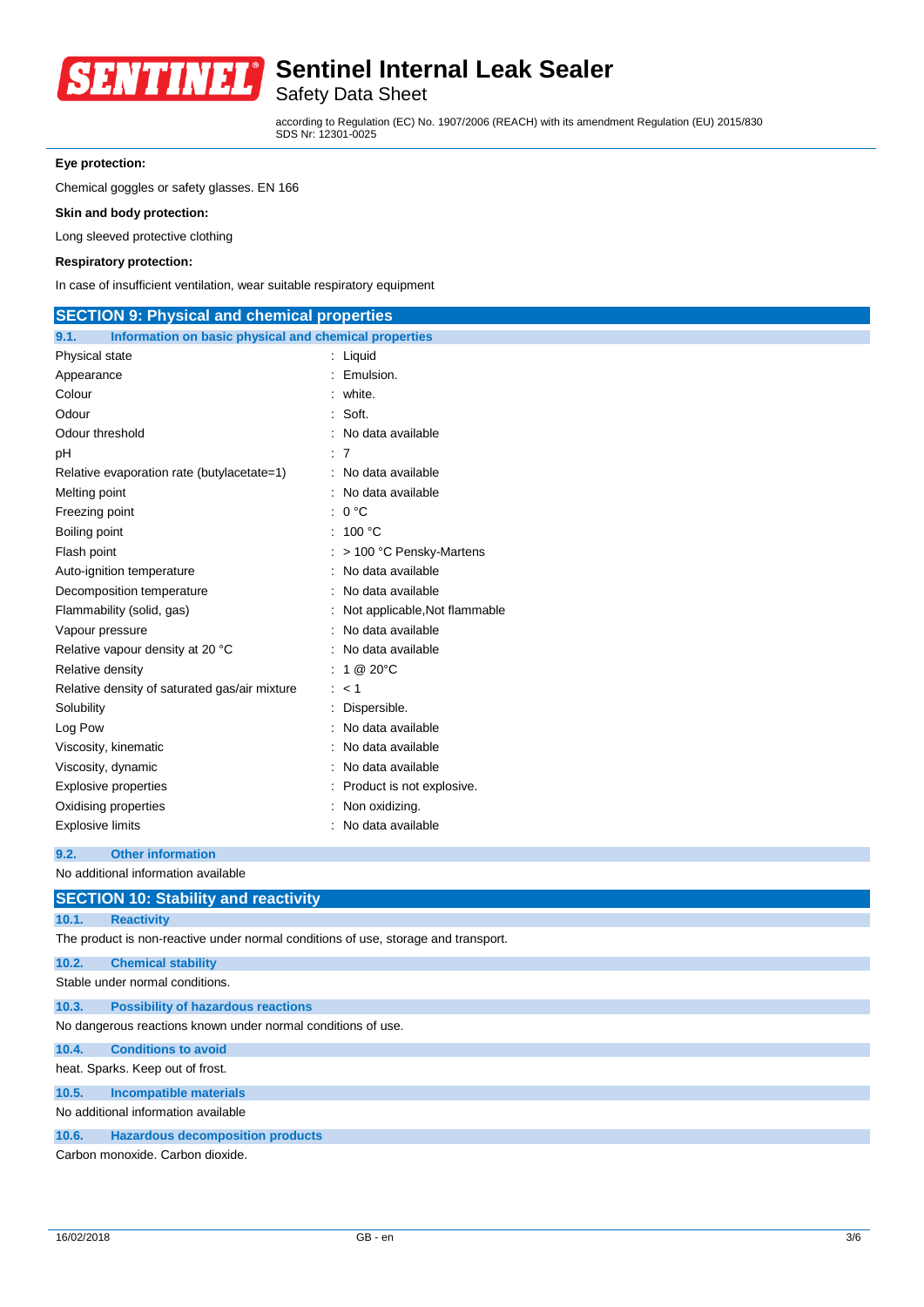

Safety Data Sheet

according to Regulation (EC) No. 1907/2006 (REACH) with its amendment Regulation (EU) 2015/830 SDS Nr: 12301-0025

| <b>SECTION 11: Toxicological information</b>  |                          |  |  |
|-----------------------------------------------|--------------------------|--|--|
| Information on toxicological effects<br>11.1. |                          |  |  |
| Acute toxicity (oral)                         | : Not classified         |  |  |
| Acute toxicity (dermal)                       | Not classified           |  |  |
| Acute toxicity (inhalation)                   | : Not classified         |  |  |
| <b>Sentinel Internal Leak Sealer</b>          |                          |  |  |
| LD50 oral rat                                 | > 2000 mg/kg             |  |  |
| LD50 dermal rabbit                            | > 2000 mg/kg             |  |  |
| Skin corrosion/irritation                     | Not classified           |  |  |
|                                               | pH: 7                    |  |  |
| Serious eye damage/irritation                 | : Not classified         |  |  |
|                                               | pH: 7                    |  |  |
| Respiratory or skin sensitisation             | Not classified           |  |  |
| Germ cell mutagenicity                        | Not classified<br>$\sim$ |  |  |
| Carcinogenicity                               | Not classified           |  |  |
| Reproductive toxicity                         | Not classified<br>÷      |  |  |
| STOT-single exposure                          | : Not classified         |  |  |
| STOT-repeated exposure                        | Not classified           |  |  |
| Aspiration hazard                             | Not classified<br>$\sim$ |  |  |
|                                               |                          |  |  |

|                   | <b>SECTION 12: Ecological information</b>                                                                                                               |  |                                                                                                                          |  |  |
|-------------------|---------------------------------------------------------------------------------------------------------------------------------------------------------|--|--------------------------------------------------------------------------------------------------------------------------|--|--|
| 12.1.             | <b>Toxicity</b>                                                                                                                                         |  |                                                                                                                          |  |  |
| Ecology - general |                                                                                                                                                         |  | The product is not considered harmful to aquatic organisms nor to cause long-term adverse<br>effects in the environment. |  |  |
|                   | Acute aquatic toxicity                                                                                                                                  |  | Not classified                                                                                                           |  |  |
|                   | Chronic aquatic toxicity                                                                                                                                |  | Not classified                                                                                                           |  |  |
| 12.2.             | <b>Persistence and degradability</b>                                                                                                                    |  |                                                                                                                          |  |  |
|                   | No additional information available                                                                                                                     |  |                                                                                                                          |  |  |
| 12.3.             | <b>Bioaccumulative potential</b>                                                                                                                        |  |                                                                                                                          |  |  |
|                   | No additional information available                                                                                                                     |  |                                                                                                                          |  |  |
| 12.4.             | <b>Mobility in soil</b>                                                                                                                                 |  |                                                                                                                          |  |  |
|                   | No additional information available                                                                                                                     |  |                                                                                                                          |  |  |
| 12.5.             | <b>Results of PBT and vPvB assessment</b>                                                                                                               |  |                                                                                                                          |  |  |
|                   | No additional information available                                                                                                                     |  |                                                                                                                          |  |  |
| 12.6.             | <b>Other adverse effects</b>                                                                                                                            |  |                                                                                                                          |  |  |
|                   | No additional information available                                                                                                                     |  |                                                                                                                          |  |  |
|                   | <b>SECTION 13: Disposal considerations</b>                                                                                                              |  |                                                                                                                          |  |  |
| 13.1.             | <b>Waste treatment methods</b>                                                                                                                          |  |                                                                                                                          |  |  |
|                   | Waste treatment methods                                                                                                                                 |  | Dispose of contents/container in accordance with licensed collector's sorting instructions.                              |  |  |
|                   | Empty containers should be taken for recycling, recovery or waste in accordance with local<br>Product/Packaging disposal recommendations<br>regulation. |  |                                                                                                                          |  |  |

## **SECTION 14: Transport information**

In accordance with ADR / RID / IMDG / IATA / ADN

| <b>ADR</b>                                 | IMDG.                   | <b>IATA</b>    | <b>ADN</b>     | <b>RID</b>     |  |
|--------------------------------------------|-------------------------|----------------|----------------|----------------|--|
| 14.1.<br><b>UN number</b>                  |                         |                |                |                |  |
| Not applicable                             | Not applicable          | Not applicable | Not applicable | Not applicable |  |
| 14.2.                                      | UN proper shipping name |                |                |                |  |
| Not applicable                             | Not applicable          | Not applicable | Not applicable | Not applicable |  |
| <b>Transport hazard class(es)</b><br>14.3. |                         |                |                |                |  |
| Not applicable                             | Not applicable          | Not applicable | Not applicable | Not applicable |  |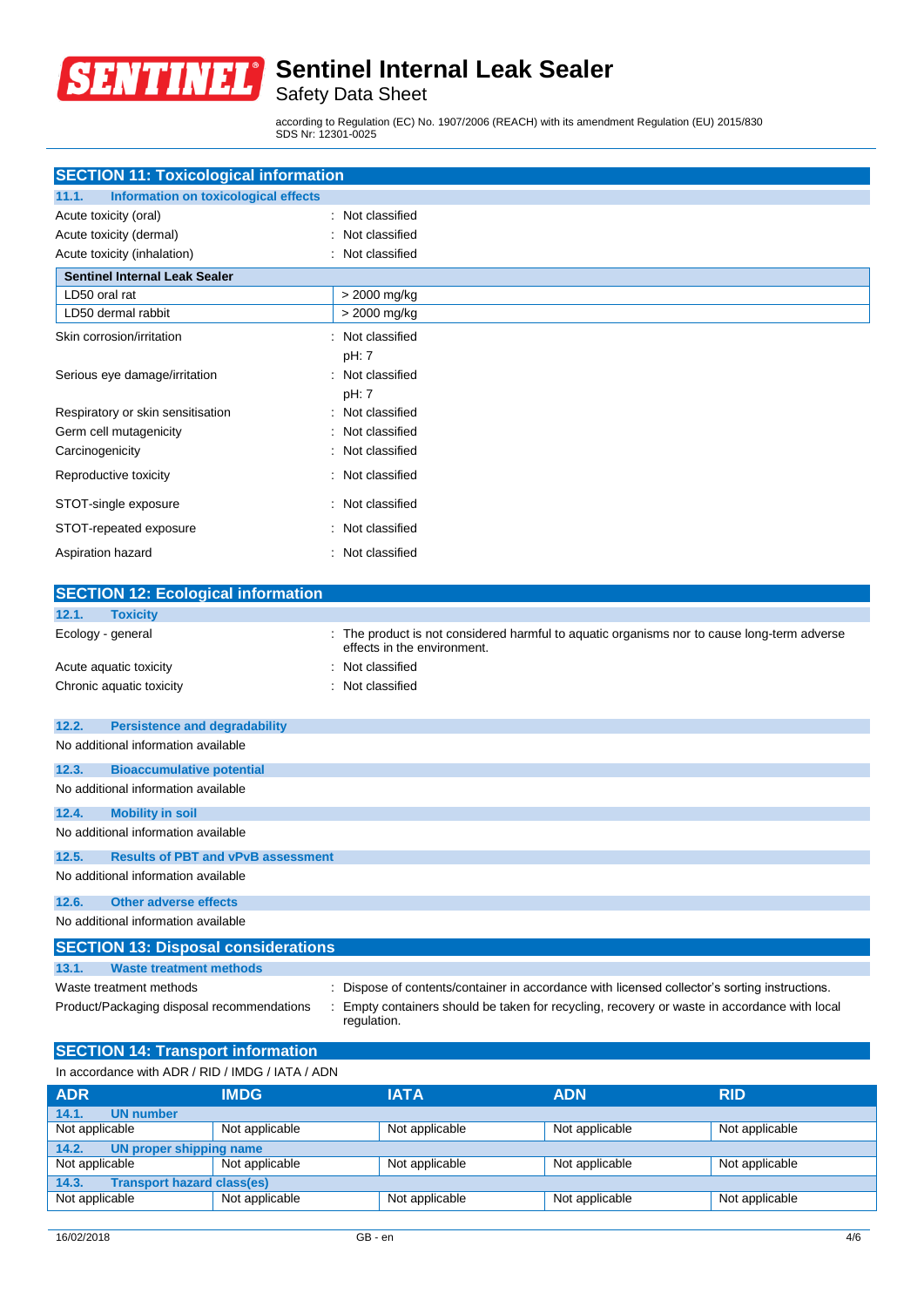

## Safety Data Sheet

according to Regulation (EC) No. 1907/2006 (REACH) with its amendment Regulation (EU) 2015/830 SDS Nr: 12301-0025

| <b>ADR</b>                    | <b>IMDG</b>                  | <b>IATA</b>                            | <b>ADN</b>     | <b>RID</b>     |  |  |
|-------------------------------|------------------------------|----------------------------------------|----------------|----------------|--|--|
| 14.4.<br><b>Packing group</b> |                              |                                        |                |                |  |  |
| Not applicable                | Not applicable               | Not applicable                         | Not applicable | Not applicable |  |  |
| 14.5.                         | <b>Environmental hazards</b> |                                        |                |                |  |  |
| Not applicable                | Not applicable               | Not applicable                         | Not applicable | Not applicable |  |  |
|                               |                              | No supplementary information available |                |                |  |  |

## **14.6. Special precautions for user**

### **- Overland transport**

Not applicable

#### **- Transport by sea**

Not applicable

#### **- Air transport**

Not applicable

#### **- Inland waterway transport**

Not applicable

### **- Rail transport**

Not applicable

**14.7. Transport in bulk according to Annex II of Marpol and the IBC Code**

## Not applicable

## **SECTION 15: Regulatory information**

**15.1. Safety, health and environmental regulations/legislation specific for the substance or mixture**

#### **15.1.1. EU-Regulations**

Contains no REACH substances with Annex XVII restrictions Contains no substance on the REACH candidate list Contains no REACH Annex XIV substances

### **15.1.2. National regulations**

No additional information available

#### **15.2. Chemical safety assessment**

No chemical safety assessment has been carried out

## **SECTION 16: Other information**

| Abbreviations and acronyms: |                                                                                                   |  |
|-----------------------------|---------------------------------------------------------------------------------------------------|--|
| <b>ADR</b>                  | European Agreement concerning the International Carriage of Dangerous Goods by Road               |  |
| <b>ATE</b>                  | <b>Acute Toxicity Estimate</b>                                                                    |  |
| <b>CLP</b>                  | Classification Labelling Packaging Regulation; Regulation (EC) No 1272/2008                       |  |
| <b>DNEL</b>                 | Derived-No Effect Level                                                                           |  |
| <b>EC50</b>                 | Median effective concentration                                                                    |  |
| <b>IARC</b>                 | International Agency for Research on Cancer                                                       |  |
| <b>IATA</b>                 | International Air Transport Association                                                           |  |
| <b>IMDG</b>                 | International Maritime Dangerous Goods                                                            |  |
| <b>LC50</b>                 | Median lethal concentration                                                                       |  |
| LD50                        | Median lethal dose                                                                                |  |
| <b>PBT</b>                  | Persistent Bioaccumulative Toxic                                                                  |  |
| <b>PNEC</b>                 | <b>Predicted No-Effect Concentration</b>                                                          |  |
| <b>REACH</b>                | Registration, Evaluation, Authorisation and Restriction of Chemicals Regulation (EC) No 1907/2006 |  |
| <b>RID</b>                  | Regulations concerning the International Carriage of Dangerous Goods by Rail                      |  |
| vPvB                        | Very Persistent and Very Bioaccumulative                                                          |  |